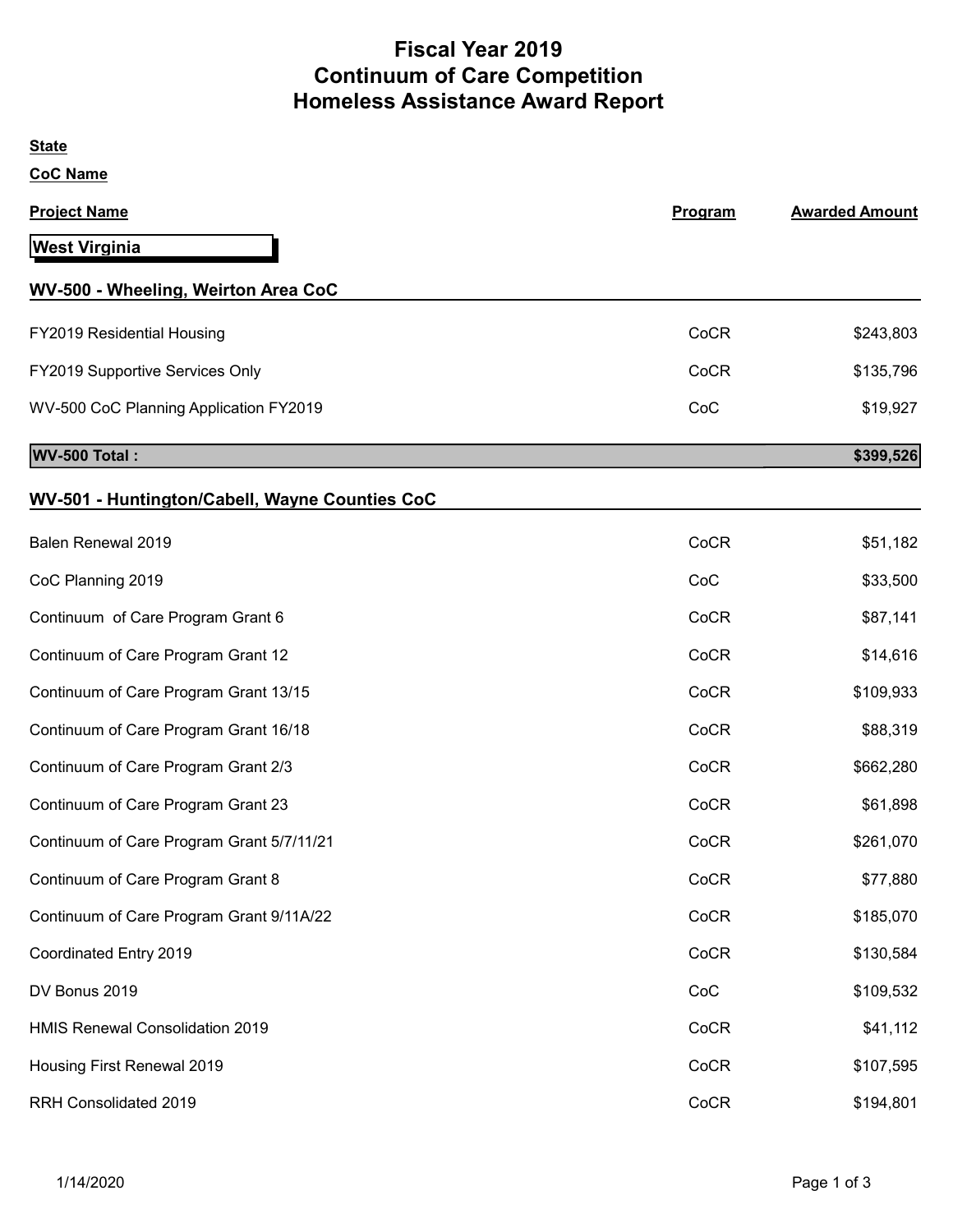#### **State**

### CoC Name

| <b>Project Name</b><br><b>RRH Renewal</b> | Program<br>CoCR | <b>Awarded Amount</b><br>\$130,838 |
|-------------------------------------------|-----------------|------------------------------------|
| Safe Quarters Renewal 2019                | CoCR            | \$127,066                          |
| Targeted RRH 2019                         | CoCR            | \$195,715                          |
| <b>WV-501 Total:</b>                      |                 | \$2,670,132                        |

| <b>WV-503 Total:</b>                                          |      | \$1,389,770 |
|---------------------------------------------------------------|------|-------------|
| <b>YWCA Resolve Rapid Re-Housing Expansion</b>                | CoC  | \$65,705    |
| YWCA Resolve Rapid Re-Housing                                 | CoCR | \$157,983   |
| Twin Cities 2019                                              | CoCR | \$220,697   |
| Shelter + Care Consolidated Renewal                           | CoCR | \$180,842   |
| Shanklin Center for Senior Enrichment Consolidated            | CoCR | \$116,986   |
| Rapid Re-Housing 2019                                         | CoCR | \$37,498    |
| Putnam RRH                                                    | CoC  | \$31,728    |
| KVC Planning 2019                                             | CoC  | \$45,326    |
| <b>Housing First Consolidation</b>                            | CoCR | \$343,293   |
| <b>HMIS 2019</b>                                              | CoCR | \$97,999    |
| <b>Centralized Assessment Team</b>                            | CoCR | \$91,713    |
| WV-503 - Charleston/Kanawha, Putnam, Boone, Clay Counties CoC |      |             |

# WV-508 - West Virginia Balance of State CoC

| CASEWV Rapid Rehousing FY2019                                       | CoC  | \$135,243 |
|---------------------------------------------------------------------|------|-----------|
| DV Coordinated Entry HUB FY2019                                     | CoC  | \$106,799 |
| <b>EPEC's RRH Project</b>                                           | CoC  | \$116,985 |
| FY 2018 - Simms Housing                                             | CoCR | \$70,287  |
| Hearthstone Permanent Supportive Housing                            | CoCR | \$172,392 |
| <b>HMIS Renewal FY2019</b>                                          | CoCR | \$437,846 |
| <b>HOPE's RRH Project</b>                                           | CoCR | \$185,096 |
| North Central WV Community Action Agency, INC SHP Permanent Project | CoCR | \$57,363  |